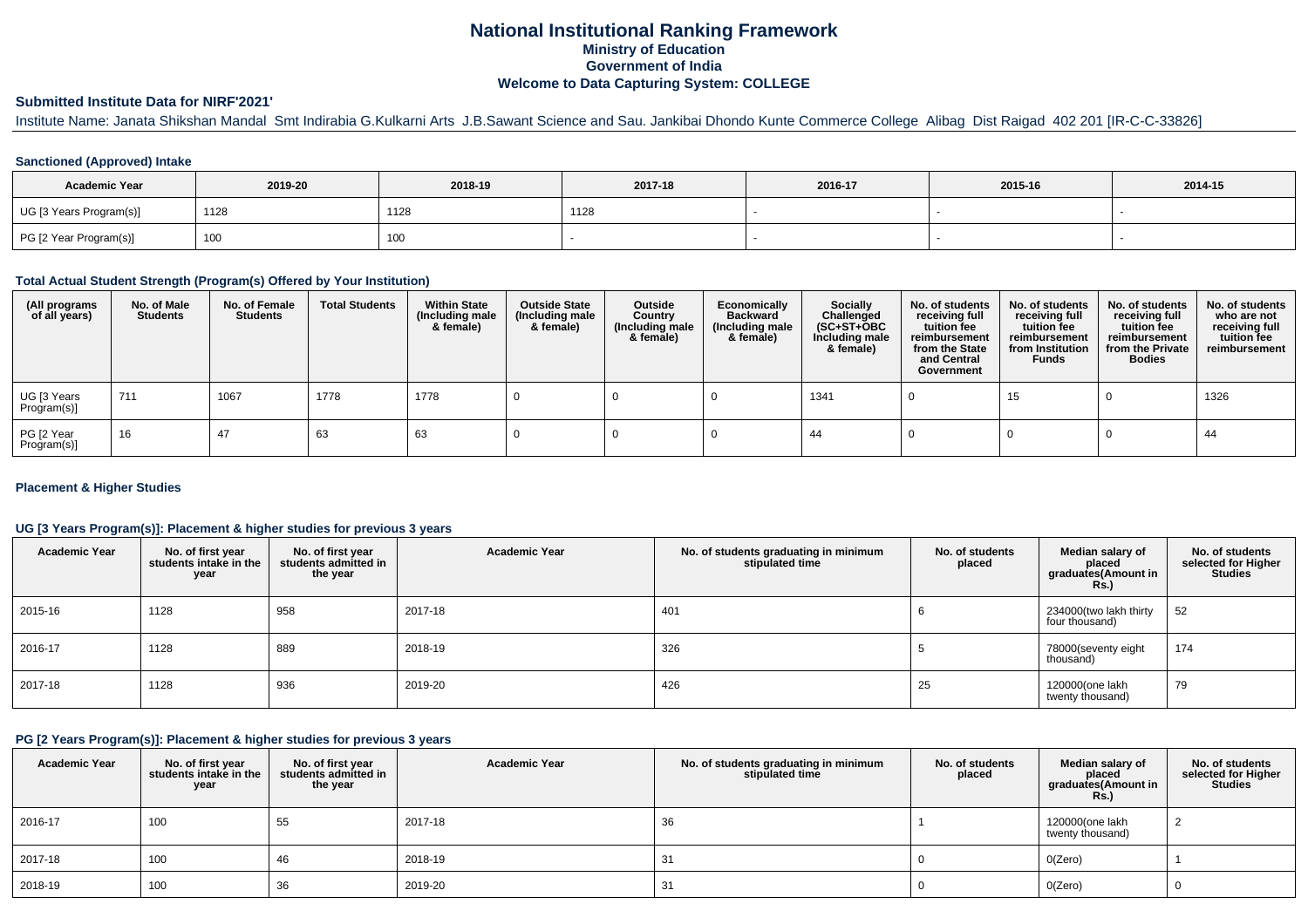#### **Financial Resources: Utilised Amount for the Capital expenditure for previous 3 years**

| <b>Academic Year</b>                                                                                 | 2019-20                                                                       | 2018-19                                                                      | 2017-18                                                                       |  |  |  |  |  |  |  |  |  |
|------------------------------------------------------------------------------------------------------|-------------------------------------------------------------------------------|------------------------------------------------------------------------------|-------------------------------------------------------------------------------|--|--|--|--|--|--|--|--|--|
|                                                                                                      | <b>Utilised Amount</b>                                                        | <b>Utilised Amount</b>                                                       | <b>Utilised Amount</b>                                                        |  |  |  |  |  |  |  |  |  |
| Annual Capital Expenditure on Academic Activities and Resources (excluding expenditure on buildings) |                                                                               |                                                                              |                                                                               |  |  |  |  |  |  |  |  |  |
| Library                                                                                              | 289379 (two lakh eighty nine thousand three hundred and<br>seventy nine only) | 383036 (three lakh eighty three thousand thirty six only)                    | 352405 (three lakh fifty two thousand four hundred five only)                 |  |  |  |  |  |  |  |  |  |
| New Equipment for Laboratories                                                                       | 2346466 (twenty three lakh forty six thousand four hundred<br>sixty six only) | 218755 (two lakh eighty seven thousand seven hundred and<br>fifty five only) | 548983 (five lakh forty eight thousand nine hundred and eighty<br>three only) |  |  |  |  |  |  |  |  |  |
| Other expenditure on creation of Capital Assets (excluding<br>expenditure on Land and Building)      | 1561599 (fifteen lakh sixty one thousand five hundred and<br>ninty nine only) | 875250 (eight lakh seventy five thousand two hundred and fifty<br>only)      | 548983 (five lakh forty eight thousand nine hundred and eighty<br>three only) |  |  |  |  |  |  |  |  |  |

## **Financial Resources: Utilised Amount for the Operational expenditure for previous 3 years**

| Academic Year                                                                                                                                                                                   | 2019-20                                                                                     | 2018-19                                                                                  | 2017-18                                                                                      |  |  |  |  |  |  |  |  |  |
|-------------------------------------------------------------------------------------------------------------------------------------------------------------------------------------------------|---------------------------------------------------------------------------------------------|------------------------------------------------------------------------------------------|----------------------------------------------------------------------------------------------|--|--|--|--|--|--|--|--|--|
|                                                                                                                                                                                                 | <b>Utilised Amount</b>                                                                      | <b>Utilised Amount</b>                                                                   | <b>Utilised Amount</b>                                                                       |  |  |  |  |  |  |  |  |  |
| <b>Annual Operational Expenditure</b>                                                                                                                                                           |                                                                                             |                                                                                          |                                                                                              |  |  |  |  |  |  |  |  |  |
| Salaries (Teaching and Non Teaching staff)                                                                                                                                                      | 79213689 (seven crore ninty two lakh thirteen thousand six<br>hundred and eighty nine only) | 72302452 (seven crore twenty three lakh two thousand four<br>hundred and fifty two only) | 71634257 (seven crore sixteen lakh thirty four thousand two<br>hundred and fifty seven only) |  |  |  |  |  |  |  |  |  |
| Maintenance of Academic Infrastructure or consumables and<br>other running expenditures (excluding maintenance of hostels<br>and allied services, rent of the building, depreciation cost, etc) | 440484 (four lakh forty thousand four hundred and eighty four<br>only)                      | 59308 (fifty nine thousand three hundred and eight only)                                 | 299832 (two lakh ninty nine thousand eight hundred and thirty<br>two only)                   |  |  |  |  |  |  |  |  |  |
| Seminars/Conferences/Workshops                                                                                                                                                                  | 23284 (twenty three thousand two hundred and eighty four<br>only)                           | 75220 (seventy five thousand two hundred and twenty only)                                | 78416 (seventy eight thousand four hundred and sixteen only)                                 |  |  |  |  |  |  |  |  |  |

### **PCS Facilities: Facilities of physically challenged students**

| 1. Do your institution buildings have Lifts/Ramps?                                                                                                        | Yes, more than 60% of the buildings |
|-----------------------------------------------------------------------------------------------------------------------------------------------------------|-------------------------------------|
| 2. Do your institution have provision for walking aids, includingwheelchairs and transportation from one building to another for<br>handicapped students? | No                                  |
| 3. Do your institution buildings have specially designed toilets for handicapped students?                                                                | Yes, less than 40% of the buildings |

### **Faculty Details**

| Srno | Name                                   | Age | Designation                                         | Gender | Qualification | <b>Experience (In</b><br>Months) | <b>Is Associated</b><br><b>Last Year</b> | Currently<br>working with<br>institution? | <b>Joining Date</b> | <b>Leaving Date</b> | <b>Association type</b> |
|------|----------------------------------------|-----|-----------------------------------------------------|--------|---------------|----------------------------------|------------------------------------------|-------------------------------------------|---------------------|---------------------|-------------------------|
|      | Dr ANIL<br>KAMALAKAR<br>PATIL          | 57  | Dean / Principal /<br>Director / Vice<br>Chancellor | Male   | Ph.D          | 418                              | Yes                                      | Yes                                       | 20-08-1985          | $\sim$              | Regular                 |
| 2    | Dr NILKANTH<br>NIVRUTTIRAO<br>SHERE    | 53  | Professor                                           | Male   | Ph.D          | 346                              | Yes                                      | Yes                                       | 14-08-1991          | $\sim$              | Regular                 |
| 3    | <b>MOHAN</b><br>MADHUKAR<br>BETAWADKAR | 57  | Associate<br>Professor                              | Male   | M.Sc.         | 383                              | Yes                                      | Yes                                       | 06-08-1988          | $\sim$              | Regular                 |
| 4    | ASHOK VITTHAL<br><b>JADHAV</b>         | 56  | Associate<br>Professor                              | Male   | M.Sc.         | 397                              | Yes                                      | Yes                                       | 20-06-1987          | $\sim$              | Regular                 |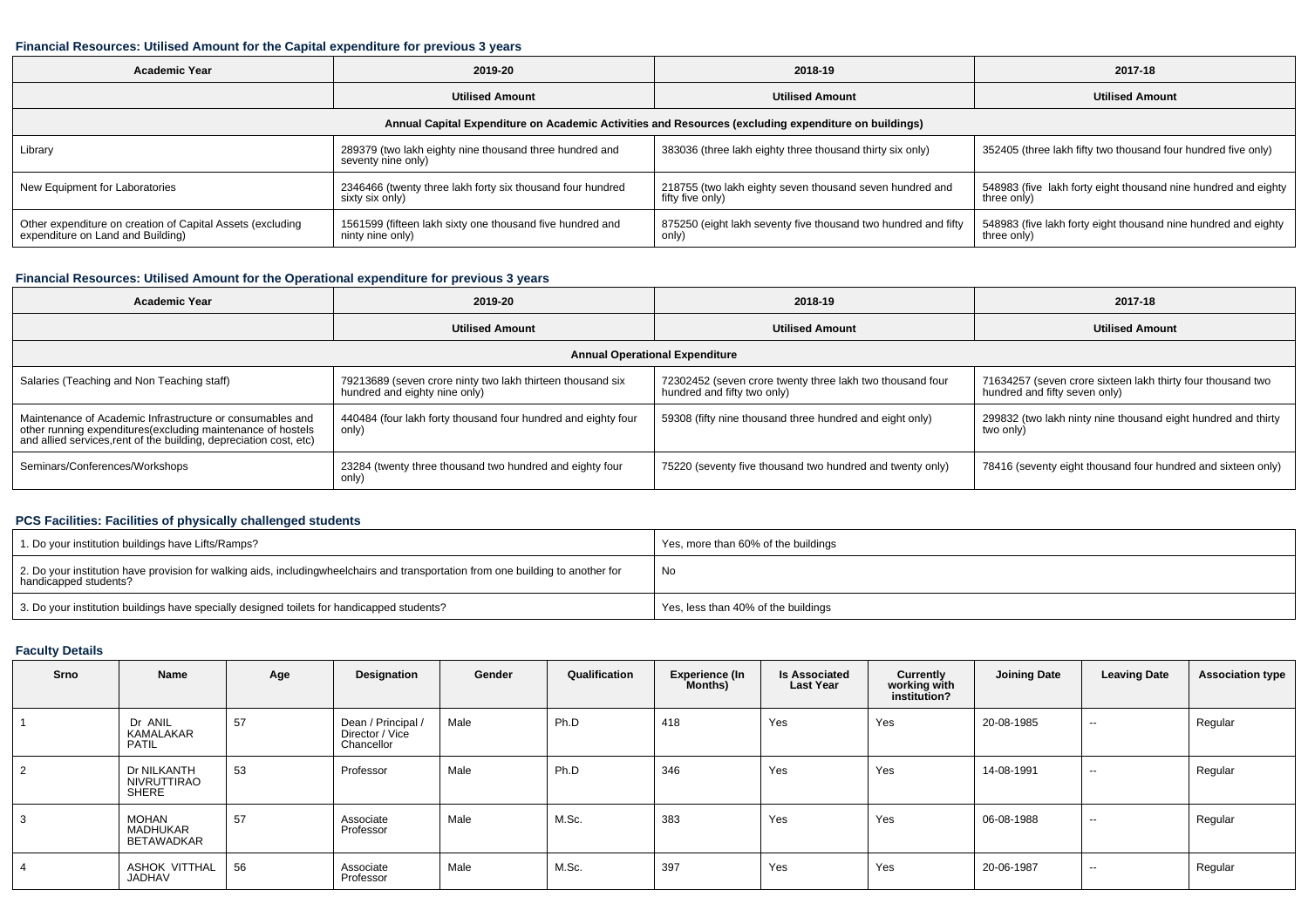| 5              | <b>SURENDRA</b><br><b>BHAGAWAN</b><br><b>DATAR</b>            | 57 | Associate<br>Professor | Male   | M.Sc(Phy)       | 397 | Yes | Yes | 20-06-1987 | --                       | Regular |
|----------------|---------------------------------------------------------------|----|------------------------|--------|-----------------|-----|-----|-----|------------|--------------------------|---------|
| 6              | <b>ASHUTOSH</b><br>RAMESH<br>MEHENDALE                        | 55 | Associate<br>Professor | Male   | M.Sc.           | 383 | Yes | Yes | 02-08-1988 | --                       | Regular |
| $\overline{7}$ | TUKARAM<br>DHOMAN<br>WALDE                                    | 58 | Associate<br>Professor | Male   | M.COM           | 390 | Yes | Yes | 08-01-1988 | --                       | Regular |
| 8              | <b>PRAKASH</b><br><b>DAMODAR</b><br>DATAR                     | 57 | Associate<br>Professor | Male   | M. Phil         | 359 | Yes | Yes | 18-08-1990 | --                       | Regular |
| 9              | <b>KUNDLIK</b><br><b>BHIMRAO</b><br><b>CHOUGULE</b>           | 53 | Associate<br>Professor | Male   | M.A.(Economics) | 357 | Yes | Yes | 12-08-1991 | --                       | Regular |
| 10             | VARSHA<br>SANDESH PATIL                                       | 53 | Associate<br>Professor | Female | M.Sc.           | 360 | Yes | Yes | 01-08-1990 | ш.                       | Regular |
| 11             | Dr ISHWARDAS<br>PRALHADRAO<br><b>KOKANE</b>                   | 45 | Associate<br>Professor | Male   | Ph.D            | 259 | Yes | Yes | 10-02-1999 | $\overline{\phantom{a}}$ | Regular |
| 12             | Dr<br><b>BHARATKUMAR</b><br><b>BHAGAJI</b><br><b>BHALERAO</b> | 53 | Associate<br>Professor | Male   | Ph.D            | 258 | Yes | Yes | 08-12-1998 | ۰.                       | Regular |
| 13             | <b>SANTOSH</b><br>LAXMAN HAKE                                 | 49 | Assistant<br>Professor | Male   | M.Sc.           | 311 | Yes | Yes | 17-08-1994 | $\overline{a}$           | Regular |
| 14             | <b>KAILAS</b><br><b>BHANUDAS</b><br><b>MORE</b>               | 46 | Assistant<br>Professor | Male   | M.Sc(Phy)       | 258 | Yes | Yes | 02-12-1998 | --                       | Regular |
| 15             | Dr SONALI<br>SUHAS PATIL                                      | 45 | Assistant<br>Professor | Female | Ph.D            | 227 | Yes | Yes | 16-08-2001 | --                       | Regular |
| 16             | Dr MOHASIN ALI<br>KHAN                                        | 45 | Assistant<br>Professor | Male   | Ph.D            | 183 | Yes | Yes | 19-04-2005 | ۰.                       | Regular |
| 17             | DATTATREY<br><b>GANPATI</b><br>KHANDARE                       | 42 | Assistant<br>Professor | Male   | M.A             | 180 | Yes | Yes | 19-04-2005 | ۰.                       | Regular |
| 18             | MANOJ SHIVAJI<br><b>SURYAWANSHI</b>                           | 50 | Assistant<br>Professor | Male   | M.A             | 180 | Yes | Yes | 09-04-2005 | --                       | Regular |
| 19             | Dr PRASHANT<br>ANIL CHATE                                     | 43 | Assistant<br>Professor | Male   | Ph.D            | 176 | Yes | Yes | 02-08-2005 | $\sim$                   | Regular |
| 20             | Dr SADASHIV<br>ANNAPPA<br>KANADE                              | 44 | Assistant<br>Professor | Male   | Ph.D            | 209 | Yes | Yes | 13-06-2006 | --                       | Regular |
| 21             | <b>ADVAIT</b><br>CHNADRAKANT<br><b>GHATPANDE</b>              | 36 | Assistant<br>Professor | Male   | M.Sc.           | 146 | Yes | Yes | 09-06-2008 | $\overline{\phantom{a}}$ | Regular |
| 22             | RAVINDRA<br>NAMDEV<br>CHIKHALE                                | 35 | Assistant<br>Professor | Male   | M.Sc(Phy)       | 146 | Yes | Yes | 19-06-2008 | $\sim$                   | Regular |
| 23             | Dr PREM<br>BHAGWAN<br><b>ACHARYA</b>                          | 43 | Assistant<br>Professor | Male   | Ph.D            | 142 | Yes | Yes | 08-11-2008 | $\sim$                   | Regular |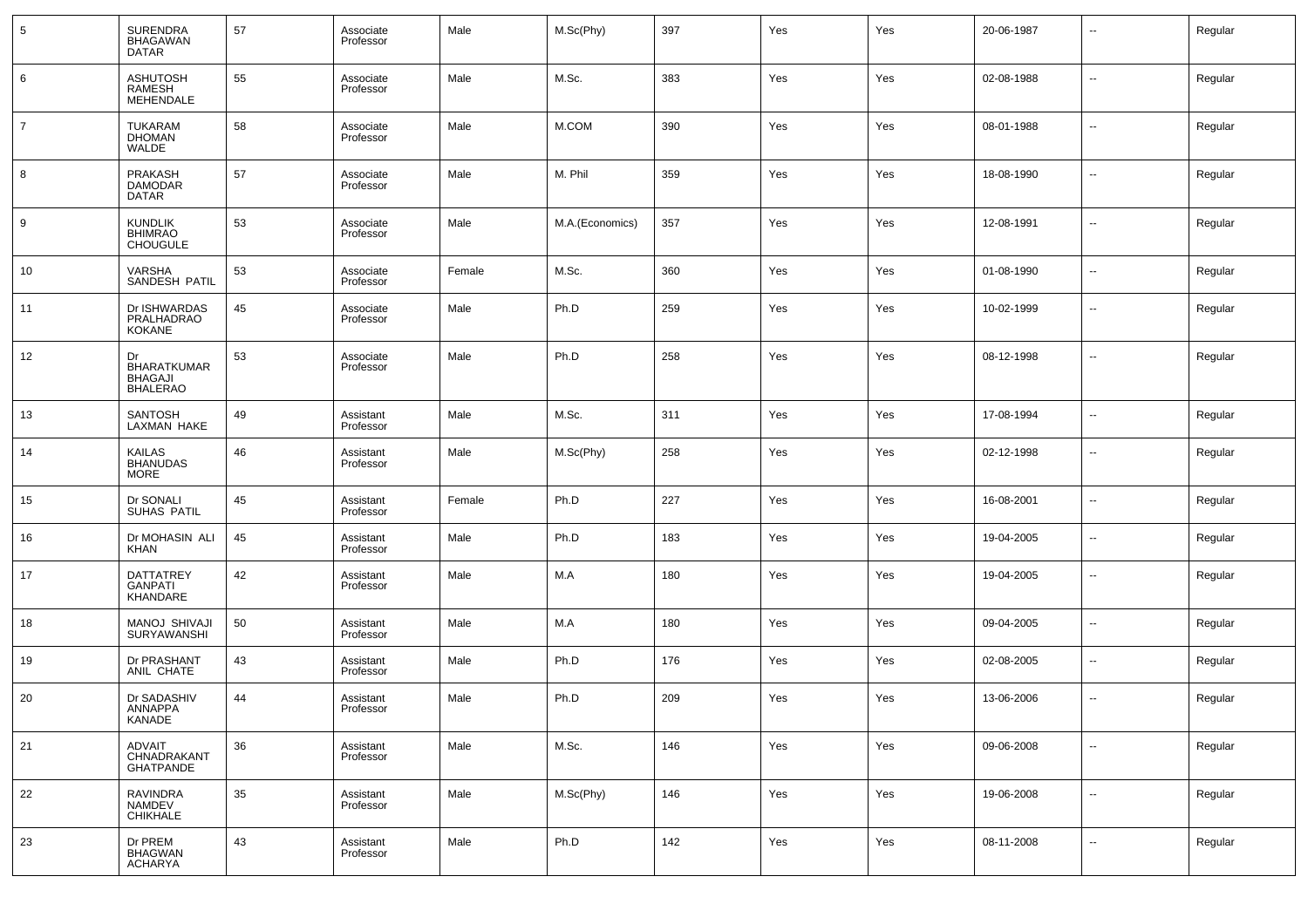| 24 | Dr PREETI<br>VINAYAK PHATE               | 34 | Assistant<br>Professor | Female | Ph.D            | 128 | Yes | Yes | 20-11-2009 | $\overline{\phantom{a}}$ | Regular                |
|----|------------------------------------------|----|------------------------|--------|-----------------|-----|-----|-----|------------|--------------------------|------------------------|
| 25 | JAYESH<br>SURESH<br>MHATRE               | 39 | Assistant<br>Professor | Male   | M.A             | 128 | Yes | Yes | 06-11-2010 | $\overline{\phantom{a}}$ | Regular                |
| 26 | SUNIL RAJARAM<br><b>THOKLE</b>           | 36 | Assistant<br>Professor | Male   | M.A.(Economics) | 108 | Yes | Yes | 18-03-2011 | $\overline{\phantom{a}}$ | Regular                |
| 27 | <b>KAPIL</b><br>MAHADEO<br>KULKARNI      | 37 | Assistant<br>Professor | Male   | M.A             | 110 | Yes | Yes | 05-04-2011 | $\overline{\phantom{a}}$ | Regular                |
| 28 | Dr MINAL ANIL<br><b>PATIL</b>            | 50 | Assistant<br>Professor | Female | Ph.D            | 79  | Yes | Yes | 01-02-2014 | $\ddotsc$                | Regular                |
| 29 | Dr SUNIL<br>KAMALAKAR<br><b>ANAND</b>    | 40 | Assistant<br>Professor | Male   | Ph.D            | 79  | Yes | Yes | 01-02-2014 | $\overline{\phantom{a}}$ | Regular                |
| 30 | Dr PRAVIN<br><b>BABASAHEB</b><br>GAIKWAD | 37 | Assistant<br>Professor | Male   | Ph.D            | 79  | Yes | Yes | 01-02-2014 | $\overline{\phantom{a}}$ | Regular                |
| 31 | <b>SHWETA</b><br>SUBODH PATIL            | 33 | Assistant<br>Professor | Female | M.COM           | 79  | Yes | Yes | 01-02-2014 | $\overline{\phantom{a}}$ | Regular                |
| 32 | <b>GAURI ABHAY</b><br><b>LONKAR</b>      | 55 | Assistant<br>Professor | Female | M.Sc.           | 343 | Yes | Yes | 01-08-1992 | $\overline{\phantom{a}}$ | Regular                |
| 33 | VINITA VIJAY<br>KALKE                    | 60 | Assistant<br>Professor | Female | M.Sc.           | 331 | Yes | Yes | 01-08-1992 | $\overline{\phantom{a}}$ | Regular                |
| 34 | Shilpa N Kawale                          | 47 | Assistant<br>Professor | Female | <b>MCA</b>      | 182 | Yes | Yes | 01-09-2020 | $\overline{\phantom{a}}$ | Adhoc /<br>Contractual |
| 35 | Sachin Bhostekar                         | 39 | Assistant<br>Professor | Male   | <b>MCA</b>      | 162 | Yes | Yes | 01-09-2020 | --                       | Adhoc /<br>Contractual |
| 36 | Satyajit Tulpule                         | 39 | Assistant<br>Professor | Male   | M.Sc(Phy)       | 204 | Yes | Yes | 01-09-2020 | $\overline{\phantom{a}}$ | Adhoc /<br>Contractual |
| 37 | Pramod Hivare                            | 41 | Assistant<br>Professor | Male   | B.E             | 181 | Yes | Yes | 01-09-2020 | --                       | Adhoc /<br>Contractual |
| 38 | Avanti Jogalekar                         | 31 | Assistant<br>Professor | Female | M.Sc.           | 108 | Yes | Yes | 01-09-2020 | --                       | Adhoc /<br>Contractual |
| 39 | Kundan Sawant                            | 29 | Assistant<br>Professor | Male   | B.Sc.           | 61  | Yes | Yes | 01-09-2020 | $\overline{\phantom{a}}$ | Adhoc /<br>Contractual |
| 40 | Chaitali<br>Chaudhari                    | 27 | Assistant<br>Professor | Female | M.E.            | 61  | Yes | Yes | 01-09-2020 | $\overline{\phantom{a}}$ | Adhoc /<br>Contractual |
| 41 | Dikshita Bhoir                           | 26 | Assistant<br>Professor | Female | <b>MCA</b>      | 23  | Yes | Yes | 01-09-2020 | --                       | Adhoc /<br>Contractual |
| 42 | Shweta Kamalakar<br>Mokal                | 33 | Assistant<br>Professor | Female | M.COM           | 108 | Yes | Yes | 01-09-2020 | $\overline{\phantom{a}}$ | Adhoc /<br>Contractual |
| 43 | Ashwini Shirish<br>Dalvi                 | 33 | Assistant<br>Professor | Female | <b>MBA</b>      | 108 | Yes | Yes | 01-09-2020 | $\overline{\phantom{a}}$ | Adhoc /<br>Contractual |
| 44 | Varun Vishwanath<br>Patil                | 29 | Assistant<br>Professor | Male   | <b>MBA</b>      | 60  | Yes | Yes | 01-09-2020 | $\overline{\phantom{a}}$ | Adhoc /<br>Contractual |
| 45 | Riddhi Charudatta<br>Guruji              | 27 | Assistant<br>Professor | Female | <b>PGDM</b>     | 48  | Yes | Yes | 01-09-2020 | $\overline{\phantom{a}}$ | Adhoc /<br>Contractual |